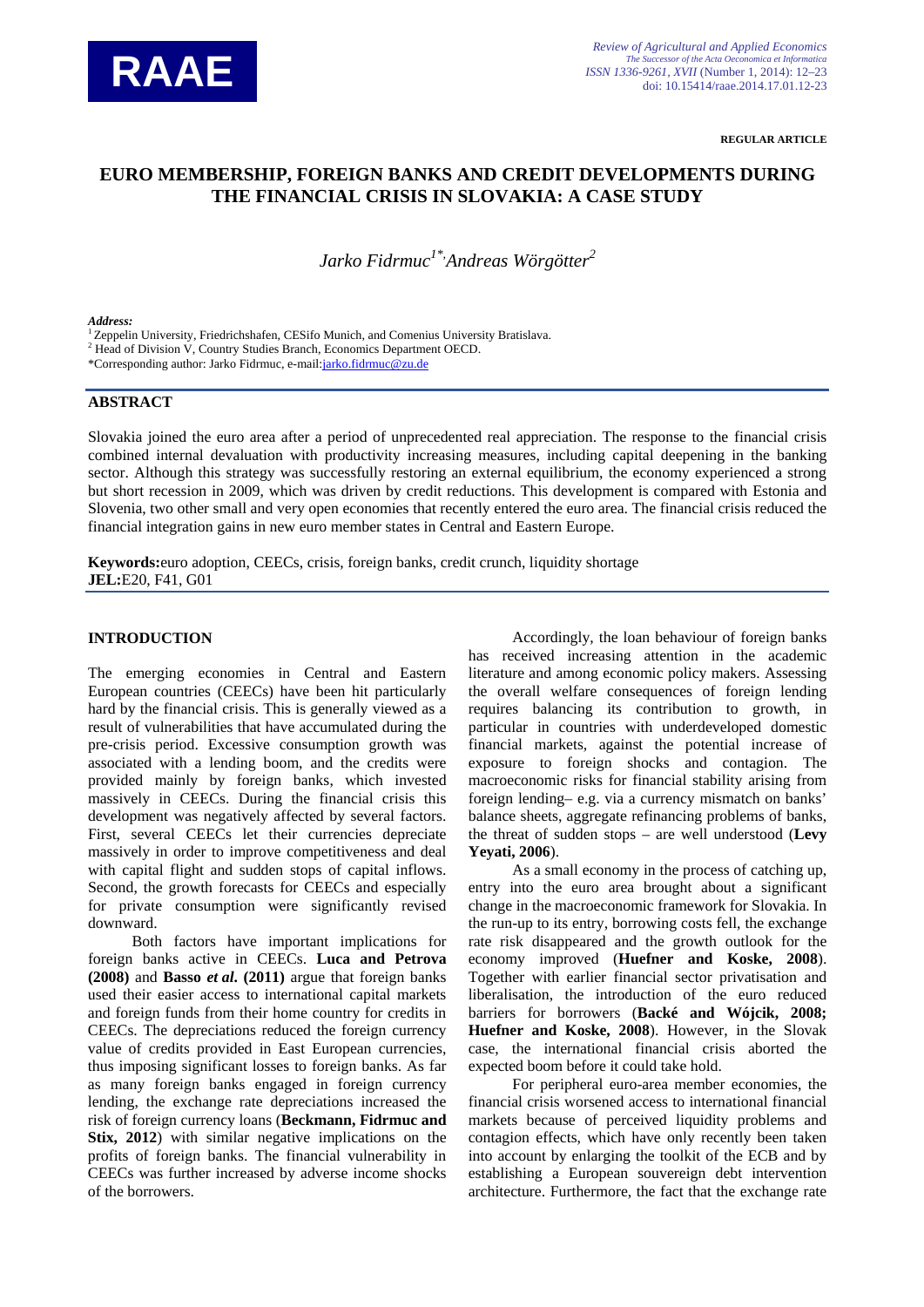is no longer available as a macroeconomic stabilisation tool has raised fears that the country cannot adequately deal with adverse external shocks, thereby becoming more likely to be a victim of contagion.

This paper describes how Slovakia navigated the crisis and how its economy returned to a strong, though jobless, growth. Further insights are provided by a comparison with Estonia and Slovenia, two other countries which have recently adopted the euro. The combination of a sound financial sector, a stabilityoriented macroeconomic policy framework, flexibilityenhancing labour market regulations and competitionfriendly product market regulation are of key importance for a small euro member country to absorb adverse external shocks (**Brixiova** *et al***, 2009; Berka** *et al***, 2012**). The specific challenge for Slovakia is to replace the historically important, but now fading, external drivers of growth, which have been dependent on largescale FDI plants, with domestic sources of growth, which emphasise innovation and knowledge-intensive start-ups, while utilising and fostering the opportunities of a transition to green growth. At the same time, public finances will need to be brought back to a sustainable path.

Our research builds upon and is related to previous literature. The role of banks' funding in a foreign currency has been dealt with in the theoretical literature (see e.g. the model by **Basso** *et al***., 2007, Brown and De Haas, 2010**). Another strand of literature focuses on the macroeconomic impact of foreign lending on financial stability (e.g. **Levy Yeyati, 2006**). Finally, our research is also related to the growing research on foreign lending which employs microdata. While the previous literature was based mainly on aggregate data for individual countries or sectors, the micro-econometric approach provides important insights into the determinants of foreign lending.

## **FINANCIAL CRISIS AND SLOVAKIA**

The worldwide financial crisis severely affected the Slovak economy. In 2009, GDP declined by 4.9 per cent (Figure 1). This decline was stronger than in other regional economies (growth of 1.6 per cent in Poland, a decline of 4.6 per cent in the Czech Republic in 2009) and the initial shock was larger than in Spain (-3.7 per cent in 2009) and Greece (-3.3 per cent), although it was less dramatic than the output decline in Slovenia (-7.8 per cent) and in Estonia (-14.3 per cent). However, the Slovak economy recovered as early as 2010 and returned almost to the "normal" pre-boom growth rates of about 4 per cent in 2010 and 2011, exceeding the pre-crisis peak in the second quarter of 2011. This pattern is similar in Estonia, but very different from Slovenia, which experienced only slow growth after 2009 and even another recession since 2012.

Unsurprisingly for a global crisis, foreign trade was hit particularly hard. In 2009 exports fell by about 20% in Estonia and Slovenia and by 15% in Slovakia. Imports fell by more than 30% in Estonia and about 20% in Slovakia and Slovenia. Net exports therefore

supported economic activity, because the slump in domestic demand also hit foreign suppliers. The subsequent export driven recovery was strongest in Estonia, followed by Slovakia, while Slovenia experienced a rather shallow recovery of foreign trade.

Although the origin of the crisis was external, domestic demand took a hard hit as well (Figure 5). The reasons for the dismal performance of domestic demand was manifold. Credit standards were tightened, income growth declined and borrowing costs increased, while the labour market deterioration weighed on consumer confidence and the negative external outlook caused firms to revise their investment plans downward. Last but not least, fiscal consolidation exercised a negative short term effect on domestic demand.

The recession caused a slight increase in nonperforming loans in 2009, which largely stabilised in 2011 (Figure 1). Nevertheless, nonperforming loans remained at 5 per cent of total gross loans, which was below the levels prior to the EU accession. The well capitalised, foreign-owned private banking sector played a helpful role to secure financial stability. This is again similar to Estonia, but in contrast to Slovenia where the domestically owned banking sector had to be recapitalised with public funds (**OECD, 2012**a).



**Figure 1.** GDP growth, unemployment and non performing loans

*Source*: OECD Economic Outlook database; World Bank, World Development Indicators database.

#### *FDI inflows*

An active investment promotion policy, business friendly structural reforms, low corporate income taxes and the prospect of euro accession, resulted in a surge in inflows of FDI from the early 2000s. However, the financial crisis reduced the worldwide supply of investment funds, in particular for emerging economies in the EU and euro area (**Walch and Wörz, 2012**). Furthermore, euro appreciation vis-a-vis the CEECs outside the euro area reduced the relative attractiveness of Slovakia as an investment location for export production. Moreover, frequent legislation changes imposed by new governments and an associated risk of regulatory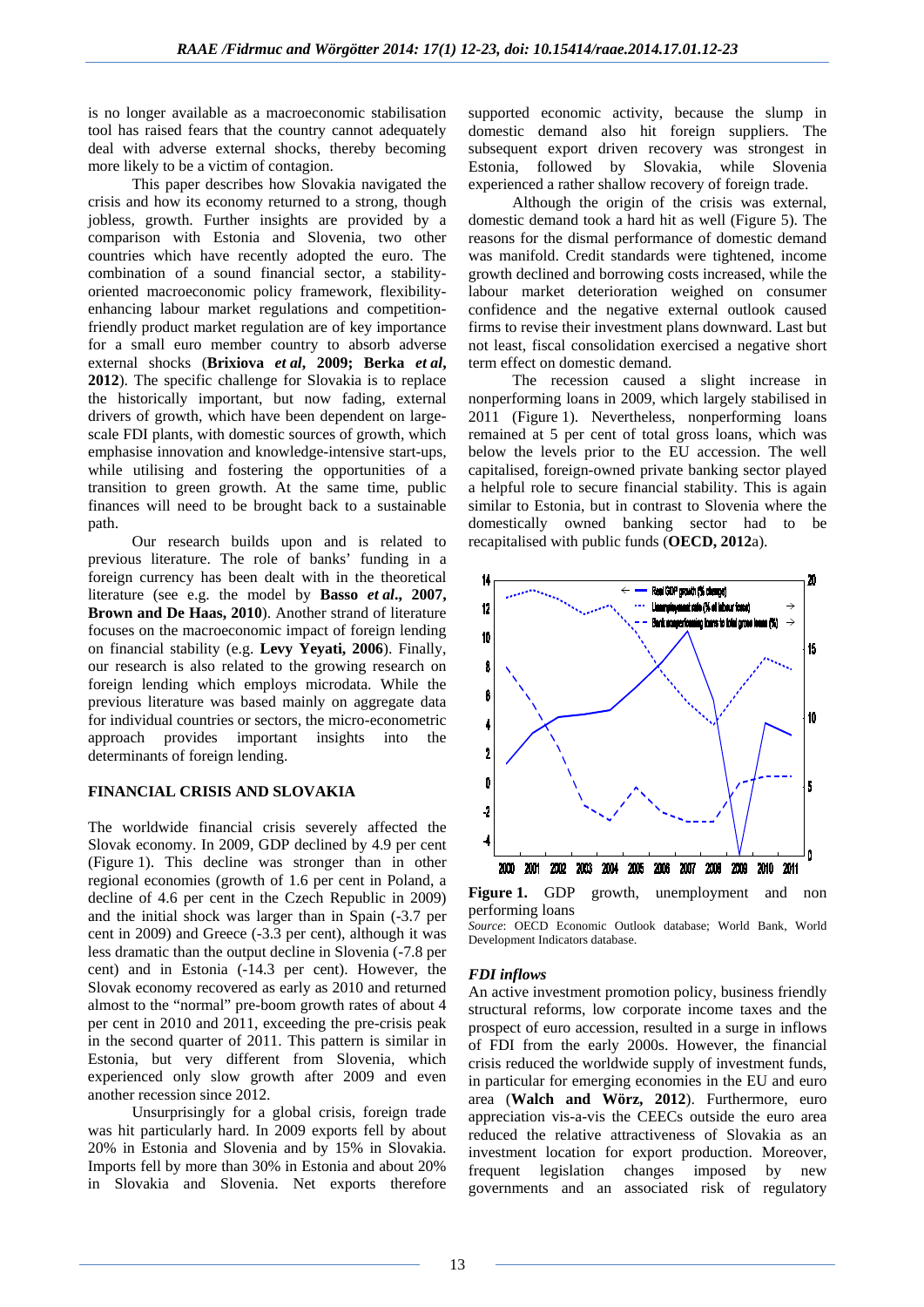uncertainty in important areas, possibly diverted investors from Slovakia to other emerging economies. FDI actually, fell significantly in 2010 (the remaining inflows concerned mainly equity investments in the financial sector) and remained negligible afterwards. Thus, FDI did not contribute to the recovery from the financial crisis, even though it was an important building stone of the previous growth model (**Fidrmuc and Martin, 2011**). The successful Slovak business model has thus come under pressure and a new source of stimulus is needed for the continuation of a rapid catchup of the Slovak economy.

The nature of FDI inflows has changed. While in the years before the crisis, FDI flows were dominated by large greenfield investments, since the crisis, investments in existing plants have become more important (Figure 2). These investments have created fewer additional employment opportunities and have been undertaken to defend the viability of existing operations in the face of the strong real appreciation before euro adoption, new competitors in the region and the worse outlook for Slovakia's main export goods (cars and flat screens).

FDI inflows have exerted a strong influence on the Slovak economy. Employment growth was positively correlated with FDI inflows. The real exchange rate has appreciated during the periods of large capital inflows, but the overall effects remained moderate, though positive, up to 2011. Until 2009, FDI inflows and employment growth were increasing as the real exchange rate appreciated, while from 2009 on, the real exchange rate depreciated slightly and employment growth and FDI inflows decelerated.



**Figure 2.** FDI inward flow and stock, and re-invested earnings in Slovakia *Source*: OECD, International direct investment database and Eurostat.

Productivity gains were achieved both by new investments and by reduction in low-productivity employment, both contributing to an acceleration of productivity growth in manufacturing. Actually, while industrial employment was roughly constant throughout the 2000s, it continued to fall after the 2009 crisis.

Moreover, productivity and export performance are closely related: FDI inflows (e.g. to sectors such as automotives) appear to be geared to productivity increases and maintaining export competitiveness.

## *Fiscal and Financial Developments*

As a consequence of budget consolidation, low income growth, stagnating employment, deteriorating terms-oftrade and the increase in servicing costs of loans as a percentage of income, domestic demand growth fell from an average of about 6% before the crisis by 6% in 2009 and has not yet reached the pre-crisis level of 2008.

Before the crisis mortgage loans and other borrowing by private households were facilitated by a large differential between income growth and borrowing costs (Figure 3). Loans were easily financeable out of income increases, without having to sacrifice current consumption. This has changed dramatically since the crisis. Wages stagnated in 2009 and 2010 and with less bright future income prospects, borrowers (and lenders) have become more cautious, increasing the savings rate. Currently servicing old loans means less money is available for current consumption spending and real estate investments. Consequently, the demand for loans has weakened recently.



**Figure 3.** Borrowing costs and nominal GDP increases *Source*: OECD Economic Outlook database.

Prior to the financial crisis, Slovakia succeeded in reducing public debt levels, while experiencing a favourable development in the relation between borrowing costs and nominal income (Figure 3). The 10 year government rate declined from its peak of above 20 per cent in 1998 to below 5 per cent in 2008, while at the same time, nominal GDP growth accelerated from below 10 per cent annually in the late nineties and early 2000s to significantly above 10% between 2003 and 2007. Having increased up to the early 2000s, gross public debt then decreased strongly until the crisis hit in 2009 and increased strongly after, although remaining below the level of the beginning of this decade. Despite the strongly falling debt-to-GDP ratio, fiscal policy was too loose during the good times, requiring pro-cyclical tightening at a time when the labour market was already under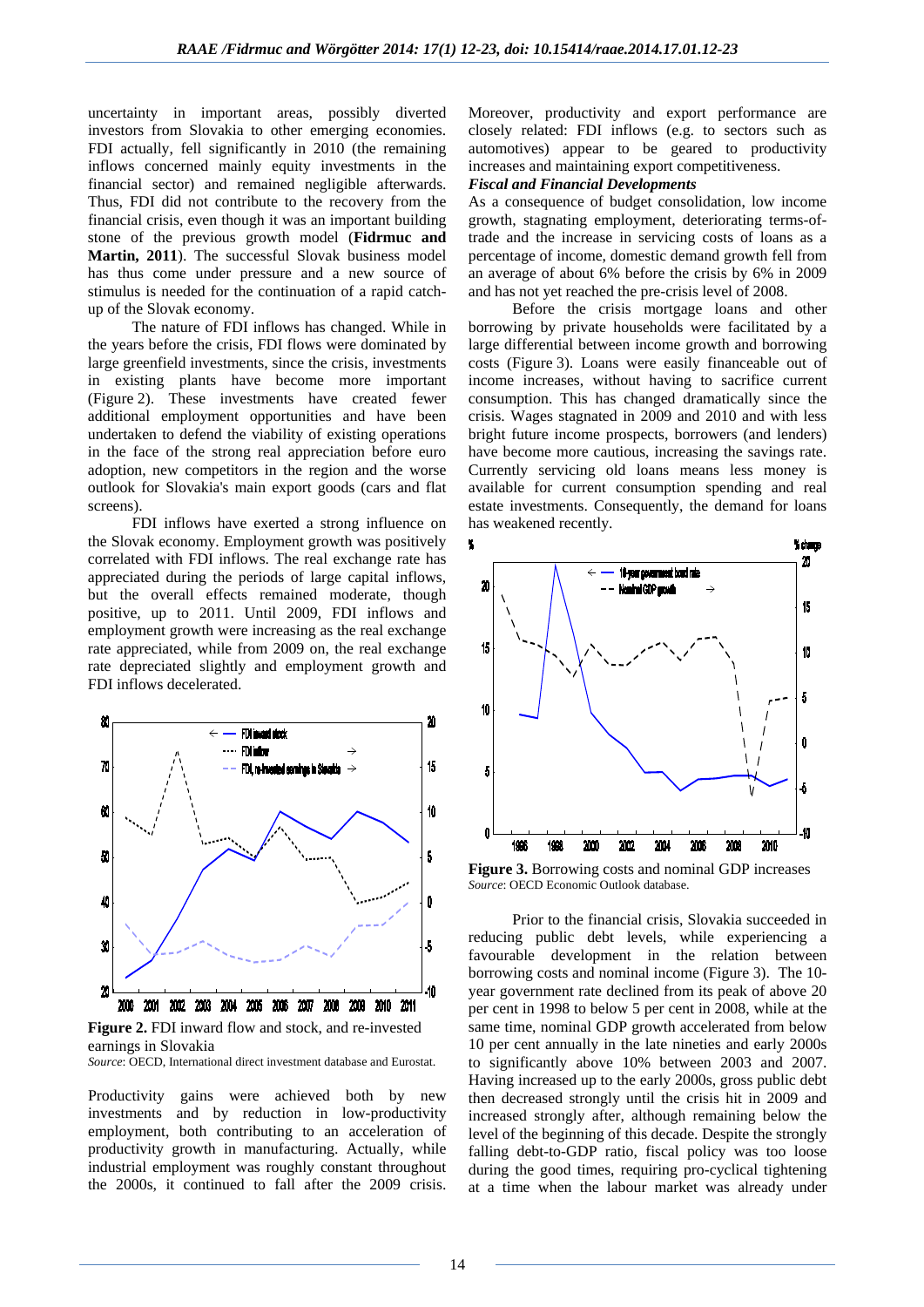stress. While there is no alternative to public sector consolidation and the private household savings rate is endogenous, it is nevertheless important to organise the return to sustainable public sector balances in a form which is least growth damaging (**OECD, 2012b, Chapter 1**).

Despite historically low interest rates, due to both the euro introduction and the financial crisis, credit growth was lower than in other CEECs and it further slowed Slovakia at the end of 2011, as the sovereign debt crisis escalated and credit standards were tightened, in particular for consumer credit and real estate mortgages. Lending has more closely been following the development of deposits (Figure 4), as a result of a growing segmentation of financial markets within the EMU since the financial crisis. Before August 2008, the borrowing of households and even more that of firms, was negatively correlated with deposit growth, implying consumption smoothing and increasing access of firms to financial markets. Since the autumn of 2008, deposits and lending to households and firms have, in turn, both shown a correlation of above 0.7.

As a consequence of a conservative lending policy, the Slovak banking sector is in good shape. According to **Barisitz (2011)** and **UniCredit** (**2012)**, non-performing loans are among the lowest in the region. However, several regional financial supervisory institutions have issued macroprudential recommendations, which effectively limit new loans to the stable domestic deposit base. The lack of domestic financial resources may present a significant burden on growth in the coming years. Thus, despite EMU membership, Slovakia could become subject to a possible credit-constrained growth recovery.

Unwinding the pre-euro-entry boom and posteuro-entry bust cycle is made more complicated by the ongoing euro crisis, which brought about a re-pricing of risks and contagion effects on emerging markets in general. The main consequence of the ongoing euro sentiment crisis, is the disruption of financial markets and contagion on sovereign debt markets, in particular for small peripheral catching up economies, even if - as in the case of Slovakia – the fiscal situation is sound.

Since euro entry nominal convergence is limited to the Balassa Samuelson effect, which currently is masked by the extreme cyclical position of the economy with a closed output gap, but a significant unemployment gap. Nominal convergence will therefore be slower than before the crisis and contribute to tighter financial conditions, because of higher real interest rates associated with lower inflation expectations. **Égert (2011)** estimates that the Samuelson-Balassa effect (related to productivity differences between the traded and non-traded goods sectors) was, at 1.2 to 2.0 percentage points annually, larger in Slovakia than in other new member states of the EU. According to **Oomes (2005),** a maximum appreciation of up to 3 percentage points annually can be achieved by price changes related to faster productivity improvements in export-oriented manufacturing relative to domestically oriented services.

## *Regression analysis*

We document the increasing segmentation of financial markets in the euro area and in particular the disconnection of Slovak credits from abroad by the following regression of relationship between credit and deposit growth,

$$
\dot{k}_t = \beta_1 + \beta_2 \dot{d}_t + \beta_3 crisis_t + \beta_4 crisis_t \times \dot{d}_t + \varepsilon_t
$$

where *k* and *d* denote contribution to the annual growth of credits and deposits, and crisis is a dummy variable for the period of the financial crisis (September 2008 to May 2012). We estimate this relationship for total credits, as well as for credits to non-financial corporations and households. All specifications use growth of total deposits and the explanatory variable.

The estimations in Table 1 confirm that Slovakia was well integrated into the international financial markets before the financial crisis. In particular, deposits did not play a significant role for the determination of the domestic credit development. This has changed since the collapse of the Lehman brothers in September 2008. On the one hand, credit growth slowed down in all market segments. On the other hand, and more importantly, total credit growth and growth contribution of credits to nonfinancial corporations depend significantly on the development of domestic deposits.

## **INTERACTIONS BETWEEN EURO ADOPTION AND THE CRISIS**

Although the 2009 crisis was a common factor, economic developments in Slovakia have been different from other recently-joining, small euro area member countries (Figure 5). As elsewhere, GDP fell significantly; yet, contrary to Slovenia and Estonia, the recovery was forceful enough to bring the GDP back to its pre-crisis level in 2011. However, the labour market reaction has been very strong in Estonia, where the unemployment rate has fallen, and relatively weak in Slovenia, where it has continued rising, while developments in Slovakia have been in-between, as unemployment has been stuck at high levels. What is not immediately clear, is what caused the occurrence of a jobless recovery with relatively high rates of GDP growth in Slovakia and the nature of the constraints the country faces for increasing the job-richness of the ongoing strong recovery.

Productivity gains were achieved both by new investments and by reduction in low-productivity employment, both contributing to an acceleration of productivity growth in manufacturing. Actually, while industrial employment was roughly constant throughout the 2000s, it continued to fall after the 2009 crisis. Moreover, productivity and export performance are closely related: FDI inflows (e.g. to sectors such as automotives) appear to be geared to productivity increases and maintaining export competitiveness.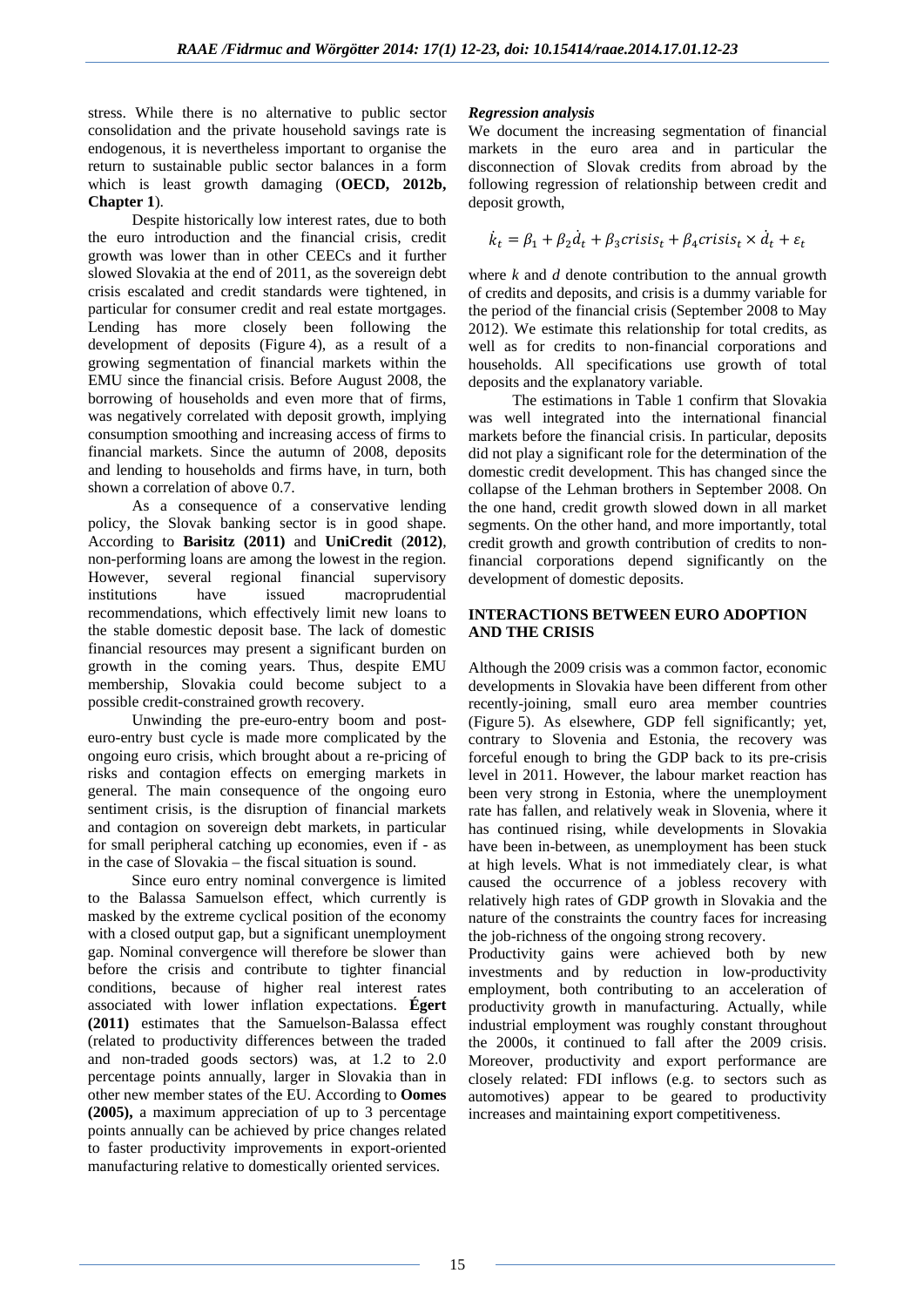



*Source*: European Central Bank Data Warehouse.



**Figure 5.** Real GDP growth and unemployment rate *Source*: OECD Economic Outlook database.



In % of GDP

*Source*: European Central Bank Data Warehouse; OECD Economic Outlook database.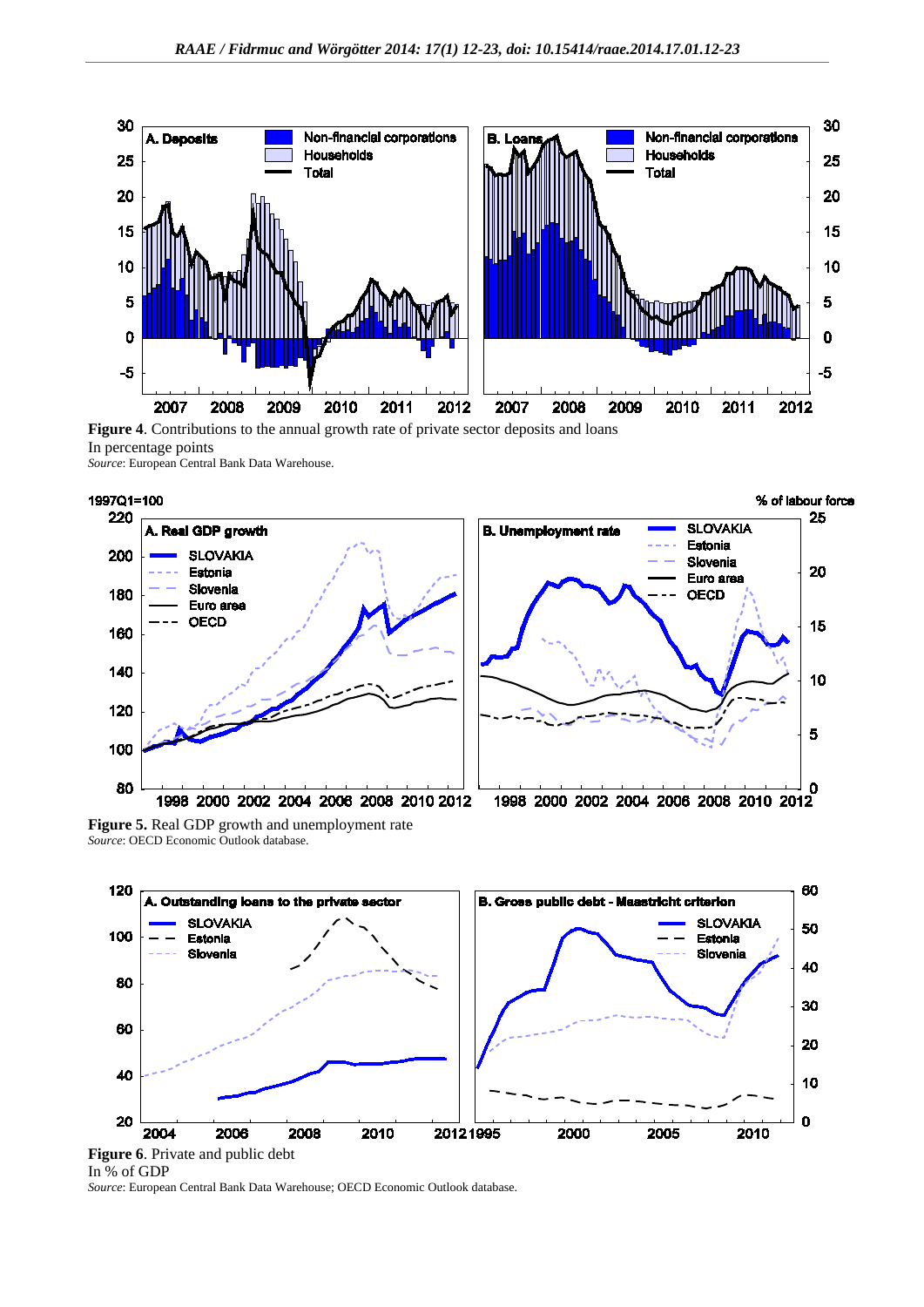|                                            | <b>Total</b><br>credits | Corporate<br>credits | Household<br>credits |
|--------------------------------------------|-------------------------|----------------------|----------------------|
| Intercept                                  | 25.078***               | 14.512***            | 9.960***             |
| Deposit growth                             | (6.281)                 | (5.650)              | (6.107)              |
|                                            | $-0.019$                | $-0.116$             | 0.145                |
|                                            | $(-0.071)$              | $(-0.675)$           | (1.329)              |
| Crisis dummy                               | $-21.054***$            | $-15.106***$         | $-4.941***$          |
|                                            | $(-4.810)$              | $(-5.419)$           | $(-2.781)$           |
| Interaction term crisis<br>and dps. growth | $0.858***$              | $0.637***$           | 0.148                |
|                                            | (3.296)                 | (3.738)              | (1.353)              |
| No. of obs.                                | 67                      | 67                   | 67                   |
| Adjusted $R^2$                             | 0.923                   | 0.912                | 0.919                |

**Table 1.** Credits and deposits in Slovakia, 2007-2012

Note: \*, \*\*, and \*\*\* stands for significance at the 10%, 5%, and 1% level, respectively. White-robust t-statistics in parentheses. Regression adjusted for autocorrelation of residuals (MA coefficient not reported).

The adoption of the euro in Slovakia happened after a long boom period, but just before the outbreak of the financial crisis. This timing was particularly advantageous in the sense that, the accession criteria (in particular the fiscal criteria) were easier to meet than for Estonia, which joined just one year later. Estonia had to implement a 10% fiscal consolidation package to keep the general government deficit in line with the euroaccession criterion. At the time of the accession monitoring period in Spring 2008, the benchmark Slovak 10-year bond rate was still unaffected by the reassessment of sovereign risks, fiscal balances were still benefiting from the final stages of the boom and inflation was being restrained by two successive revaluations of the Slovak koruna.

Notwithstanding the positive effects of introducing the euro, the interaction of the crisis and the strong real appreciation in the run-up to joining the euro area, generated challenges which are still important for recent economic developments: First, the exchange rate was probably locked in at a too high level. Second, the focus of the fiscal policy on nominal targets to meet the Maastricht criteria meant that Slovakia possibly missed the opportunity to run a stricter fiscal course during the boom years. As a result, it inherited a pro-cyclical policy bias, which made fiscal expansion during the crisis particularly costly and painful to reverse. Third, the crisis radically changed the external environment of the highly export-dependent Slovak economy. Nevertheless, the early decision on euro adoption may have ensured that Slovakia faced the financial crisis with lower vulnerabilities than other countries. Euro membership also meant early participation in all collective crisisrelated measures and hence much more financial and capital market stability (**IMF, 2011**).

Despite euro adoption, Slovakia has avoided a credit boom and bust scenario (Figure 6A). The main reason being the relatively cautious lending policy of banks before the crisis and that the outbreak of the crisis took place simultaneously with euro adoption . Slovenia (euro adoption in 2007) and Estonia (euro adoption in 2010 and currency board since the early nineties) experienced a rapid credit expansion before the crisis (**Brixiova** *et al***; 2010**). For Estonia, and to a lesser extent Slovenia, strong deleveraging needs imposed a burden on the export-led recovery. By contrast, Slovakia recorded a relatively moderate increase in the ratio of credit to GDP, from 30 per cent in 2006 to 39 per cent in summer 2008 and immediately after the euro adoption, the credit share hiked further to 46 per cent in the first quarter of 2009. It then stagnated during the financial crisis, avoiding a strong deleveraging episode. Overall, credit development in Slovakia was not characterised by the accumulation of financial vulnerabilities to the same extent as in other emerging economies in Central and Eastern Europe (**Fidrmuc and Hainz, 2010**).

Slovakia achieved a substantial reduction in gross public debt during the preparations for the euro adoption (Figure 6B). Starting with a favourable public debt position of around 50 per cent of GDP in 2000, during the conversion process Slovakia reduced the debt level to only 28 per cent of GDP in 2008. However, the pressure on fiscal discipline was significantly reduced by euro adoption. Correspondingly, public expenditure revived as a response to the financial crisis and the debt to GDP ratio nearly reached its initial level, at 43 per cent. By contrast, fiscal developments in Slovenia were characterised by a smaller decline in debt prior to euro adoption, but a much steeper increase in public debt as a consequence of the crisis. Estonia, which entered the euro area only in 2010, after the financial crisis, has kept the public finances stable and below 3% of GDP during the whole period.

## *Exchange rate overvaluation*

The decade prior to the crisis were characterised by a rapid growth of GDP in Slovakia of around 6%, about three times the euro area average. Rapid convergence came hand in hand with the strongest nominal and real appreciation among OECD member countries, outpacing the safe havens of Switzerland and Japan, as well as resource-rich globalisation winners like Canada and Australia. Inflation and unit labour cost growth above the euro area average contributed to nominal convergence and added to the real appreciation stemming from nominal appreciation. Currency revaluations accelerated this development shortly ahead of the crisis. As a result, the Slovak currency appreciated by nearly 30 per cent in real terms between 2006 and 2009 (Figure 7). The financial crisis was also accompanied by an external (price) competitiveness shock for Slovakia, because several neighbouring economies in Central Europe reacted to weaker external demand by strong competitive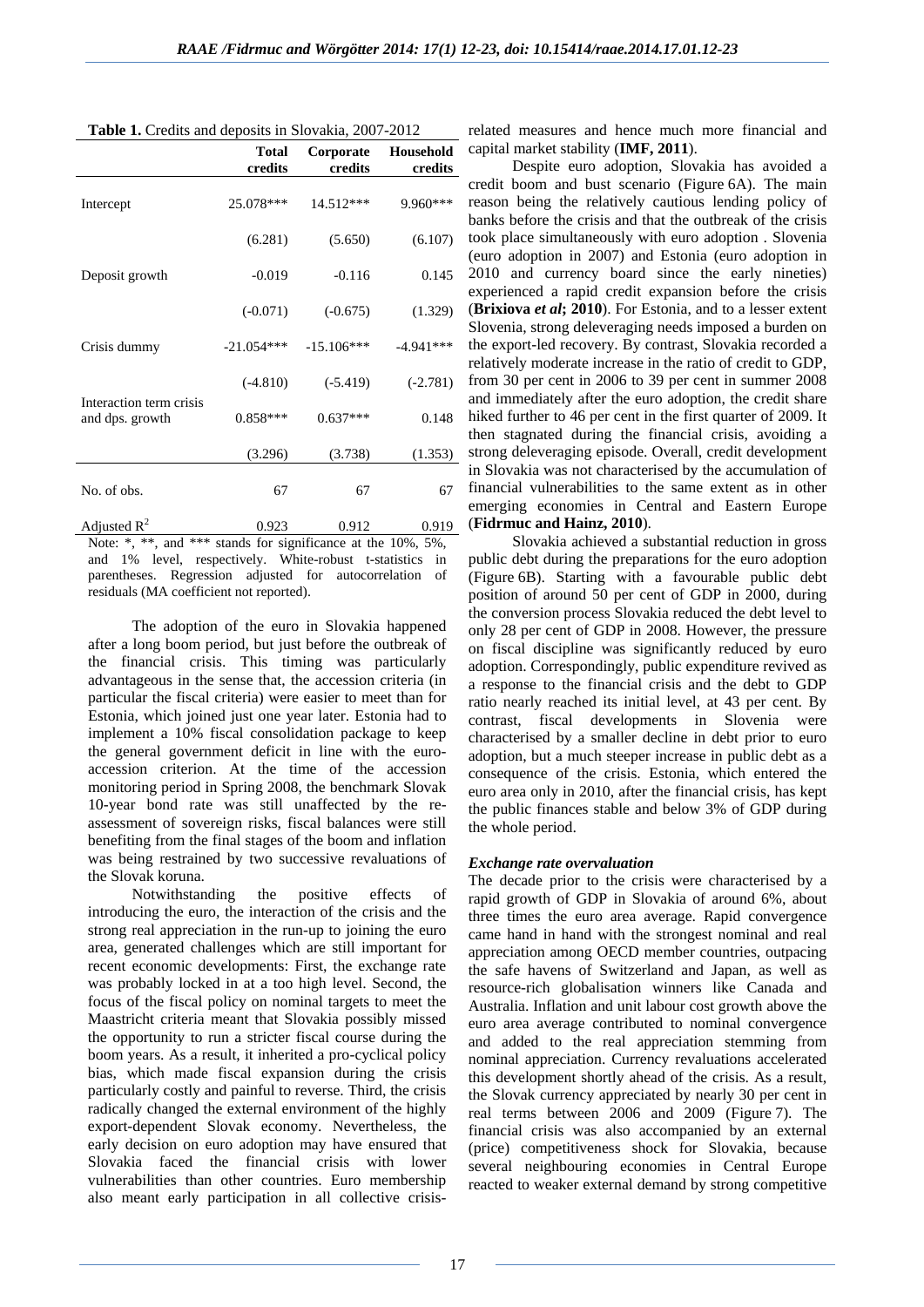depreciations: the real effective exchange rate appreciated by a further 9 per cent in 2009, after the country had entered the euro area.



**Figure 7.** Real effective exchange rate based on unit labour costs Indices, 1997Q1=100 *Source*: OECD Economic Outlook database.

While it is normal that a rapidly growing economy also experiences a real exchange rate appreciation, it may nevertheless be questioned whether the acceleration of appreciation immediately before the crisis would not have been reversed if the nominal exchange rate had not been fixed just at the outbreak of the crisis. Considering that regional peers had strongly depreciated their currencies by between 5% (Czech Republic), 10% (Hungary) and 20% (Poland), it is not far-fetched to conclude that Slovakia entered the euro area with an exchange rate that turned out to be overvalued in the face of the crisis. This is not in contradiction with the **IMF's (2012)** assessment that Slovakia does not suffer from an external imbalance, because competitiveness has been restored via an endogenous adjustment, which has included wage restraint and productivity-increasing investment.

Since the euro adoption, real exchange rate movements have been determined mainly by the inflation and unit labour cost differentials vis-à-vis Slovakia's main trading partners. Actually, inflation has shown a relatively large degree of fluctuation in this period. The adoption of the euro arrested the earlier appreciation of the nominal euro exchange rate and related declines in import prices. Thus, domestic inflationary pressures were fully translated into rising inflation in the second half of 2008. However, the financial crisis exerted a strong downward pressure on inflation. Thus, inflation declined to less than 1 per cent in 2009 and 2010, below the average Balassa-Samuelson contribution to inflation because of the nominal convergence of non-traded goods prices. It could therefore be concluded that Slovakia came close to a state of "effective" deflation, with negative consequences for domestic demand. Simultaneously, wage increases decelerated dramatically from around 8% before the crisis to less than 1% in 2011.

Indeed, nominal price level convergence came to a halt in mid 2008. Contrary to other countries, labour productivity increased strongly after the crisis – outperformed only by Estonia, helping to keep unit labour costs down and to reverse the excessive pre-crisis real appreciation to some extent.

Euro adoption changed the composition of the drivers of growth dramatically. Disinflation, enforced by the large output gap and increased unemployment, contributed to wage moderation and imposed a cap on job-rich domestic demand growth. Together with sizeable productivity increases, wage moderation allowed modest real exchange rate depreciation of about 2 per cent in 2010 and 2011, helping to prevent employment in manufacturing to fall more strongly, but not generating new employment. However, the pace of exchange rate depreciation was considerably slower than that of the appreciation before the crisis, indicating less capacity for internal devaluation than present in Estonia (Figure 7).

It is interesting to note that the development of the real exchange rate was similar before the crisis in Estonia and Slovakia, although in Estonia it was only driven by differences in unit labour costs and not by changes in the nominal exchange rate, while it was completely different for Slovenia (Figure 7). This pattern also corresponds to a different development of unemployment, which fell strongly in Estonia, stayed high in Slovakia and increased in Slovenia. Domestic demand in turn showed healthy growth in Estonia, stagnating growth in Slovakia and it appears to nose-dive in Slovenia (Figure 5).

#### **SPILLOVER EFFECTS FROM THE EURO AREA CRISIS**

#### *Trade and FDI linkages*

Tight trade linkages with Germany and other euro countries mean that growth shocks in those countries (often themselves being caused by external shocks, as in the case of Germany) are transmitted to Slovakia also via slower trade growth. The trade channel is further strengthened by strong financial links, including FDI. Slovakia is especially sensitive to developments in Germany and in the euro area, on which it has nearly the highest trade dependence (following Czech Republic, which is also an important trading partner of Slovakia) **(IMF, 2012)**. Figure 8 shows that the weak economic performance of the euro area resulted in declining shares of this region in the exports of Slovakia and other new member states. These export market losses have only been partly compensated for by exports to more rapidly growing destinations outside the euro area.

It is interesting to note that the share of the euro area in Slovak trade started to decline before EU accession in 2005. It confirms that trade between CEECs and the existing EU member states was already at its potential level before the EU accession (**Bussière** *et al***., 2008**). Moreover, the declining EU tarde shares of Eastern European euro entrants, cast doubt on the importance of the trade effects of a currency union, as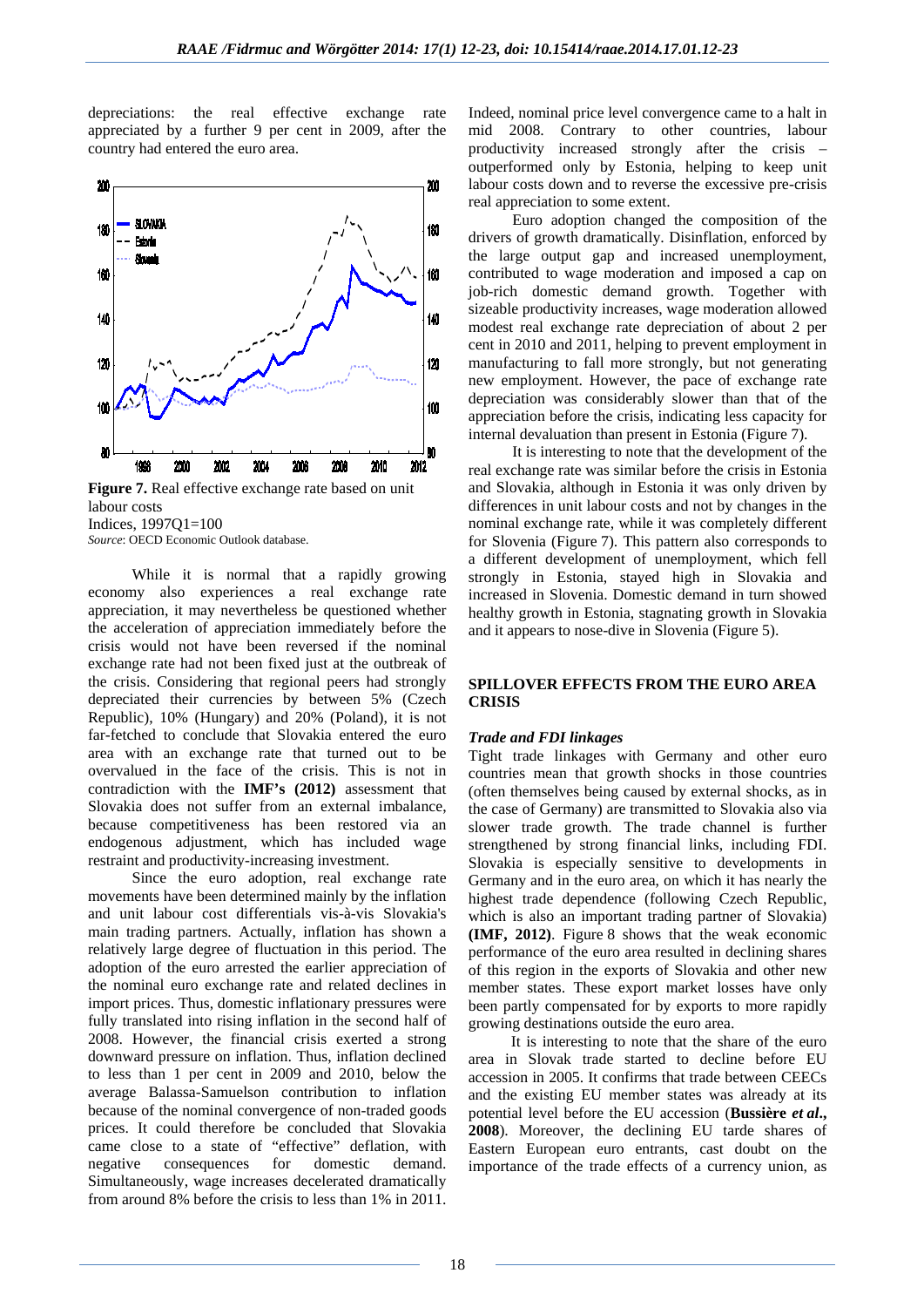

intensively discussed in the literature (**Frankel and Rose, 2002**), but

**Figure 8.** Export shares to Euro area and Germany In per cent

*Source*: OECD, International Trade by Commodity Statistics (ITCS) database.

viewed rather sceptically before the Eastern enlargement of the euro area (**Baldwin, 2006**).

During the past decade, Slovakia has performed a successful restructuring strategy. Export industries have received special attention. Various measures were used to attract foreign direct investors, although this policy was efficient especially before the accession to the European Union. Most importantly, the automobile industry has become the most important exporting industry in Slovakia. The export share of the automobile industry doubled between 1997 and 2007 (to 20 per cent of total exports), but it was also subject to significant cyclical fluctuations. According to **de Broeck** *et al***. (2012)**, the reported improvements of exports were also strong in building fixtures and telecom equipment. The traditional export industries performed less well (iron and steel and footwear). With the exception of iron and steel, unit labour costs declined in all major export industries between 1998 and 2007. This is in line with the dominating importance of price competiveness for Slovak exports (**Fabrizio** *et al***., 2007**).

However, this export-led growth strategy has also had its vulnerabilities (**BUSSIERE** *et al***., 2008**). The Slovak economy has become strongly dependent on foreign demand, especially from Germany and the euro area. Business cycles in the industries concerned are often more pronounced than in other industries, especially services. As an example during the 2008/9 downturn the drop in demand was especially strong for automobiles, iron and steel, and building materials. Furthermore, the export industries that have expanded are mainly capital intensive, meaning that growth of production translated only marginally into a reduction of unemployment. The focus on large companies increases

the mismatch on the Slovak labour market, which is characterized by large regional imbalances. A significant part of unemployment is located in more remote rural regions with a low population density. Last but not least, the rapid success of the export-led growth strategy was also achieved by a concentration on mobile industries which, though they could move in quickly, could also leave easily, meaning that a relatively minor worsening of business conditions or cost competitiveness can result in significant capacity outflows.

#### *Macroeconomic linkages*

The industrial mix in Slovakia is different from that of the euro zone, both because of the energy-intensity of the basic goods industries inherited from the central planning period and the concentration of foreign direct investment in specific export industries (such as the automobile sector and consumer electronics). As a consequence, the degree of co-movement of business cycles in Slovakia and the euro area is declining (**Krugman, 1993, Kapounek and Poměnková, 2013**).

Despite the significant real exchange appreciation in the run-up to euro adoption, Slovakia was among the most competitive new member states (**de Broeck** *et al***., 2012**). The 2012 IMF Article IV examination concludes that Slovakia does not have an external competitiveness problem, although the repercussions of maintaining competitiveness with productivity increases in existing enterprises and wage restraint for domestic demand are not taken into account, thereby overestimating the underlying strength of export capacity.

Euro introduction has often been associated with a slight increase in prices, especially of day-to-day consumer products and services (**Brachinger, 2008,**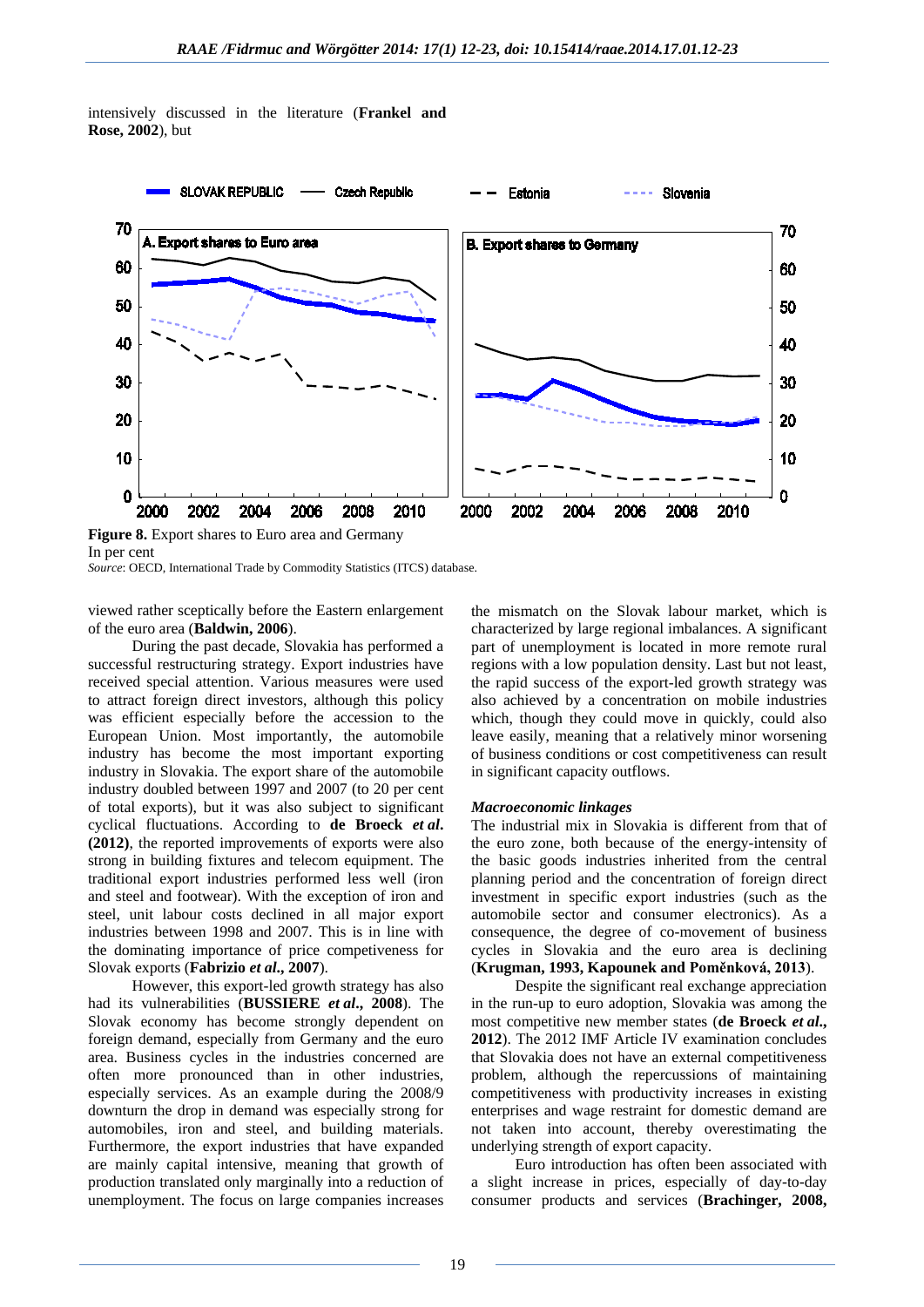**Fluch and Stix, 2005**). This increases the perceived inflation, even though overall inflationary effects remain small. Similar change-over effects were expected in Slovakia (**Hüfner and Koske, 2008**); however, the deflationary effects of the financial crisis generated a negative impact, which lowered inflation in Slovakia up to 2011.

Inflation accelerated again at the end of 2011 in a response to increasing energy and food prices, tax changes and rises in administrative prices. Inflationary pressures are likely to gain strength in the next recovery, which may not reduce the competitiveness of Slovak exports to the extent that wage determination has a strong plant-specific element and can thus be expected to respond to small competitiveness changes.

#### *Financial linkages and foreign financial institutions*

The financial sector is dominated by foreign-owned banks (based in Austria and Italy and to a lesser extent the Czech Republic and Belgium), which acquired stakes in the privatisation process and established their own networks (**IMF, 2012**). The deep integration of financial markets implies that shocks, such as the sovereign bond crisis, rapidly spill over to Slovakia. Banking conditions generally improved in 2011, reflecting the improving conditions of the Slovak economy. The direct exposure of Slovak banks to foreign assets is rather low, but they can be affected through the impact of sovereign risk crises on their parent banks in case of some euro area countries. Similarly, Slovak government bonds represent a large share of bank securities portfolios (**IMF, 2011**). This can be a source of financial risks, if contagion effects are transmitted to Slovakia. The main challenge is therefore, to avoid the slightest risk of default, which could trigger an immediate shutdown of access to financial markets.

Bond spreads increased during the crisis due to a general increase in risk aversion. Credit ratings have also been affected by the countries' contributions to rescue funds (a major justification for the recent across-theboard S&P downgrade). Slovak bond spreads increased significantly from mid 2011 (by 328 basis points compared to Germany in December 2011, the seventh highest spread in the euro area) and Slovakia was downgraded by Standard & Poor's and Moody's at the beginning of 2012. Despite the downgrading, bond spreads remained constant and even decreased slightly in the spring of 2012 (Figure 9). Moreover, the increase in Slovak government bond rates remained below that experienced by Slovenia. Finally, despite new hikes of government bond rates in Spain in summer 2012, Slovak government bond rates have remained constant, which indicates a certain degree of market confidence.

<span id="page-8-0"></span>At the beginning of 2012, two rating agencies downgraded the long-term sovereign credit rating of the Slovak Republic, Standard & Poor's from A+ to A Moody's from A2 to A1. These actions were a part of a broad downgrading of nine European countries by both rating agencies (but not by Fitch). The downgrade for Slovakia was explained partially by uncertainties regarding the development in the euro area and its

impact on the Slovak economy. Behind these factors, OECD analysis of ratings in emerging economies showed that the rating for Slovakia corresponded relatively closely to the level implied by the standard fundamentals (macroeconomic developments and institutional and political risks) (**OECD, 2010a**). In particular, low inflation, low public debt and output growth were the main determinants of the advantageous rating of Slovakia. In turn, **OECD (2010a)** pointed to political risk and institutional effectiveness as the main areas of weakness. Actually, all factors stressed by this analysis have worsened recently. This confirms that Slovakia has to strengthen its institutional reform in order to maintain its ratings.



**Figure 9.** 10 year-government bond rates *Source*: OECD Economic Outlook database.

Lending conditions, notably in the case of Slovakia's fully foreign-owned banking sector, increasingly depend on the situation of the banking sector in countries from which the parent banks originate (mainly Austria, but also Belgium, Germany, Italy, Netherlands).<sup>[1](#page-8-0)</sup> Figure 10 shows the importance of foreign owned banks in the banking system and its impact on economic development. The high degree of co-movement between Austrian, Italian and Slovak credit growth, confirms that credit growth is driven by the situation in the parent banks. In particular, credit growth rates reached 30 per cent annually before the financial crisis, this being about four times higher than in Austria. However, credit growth rates dropped to about 5 per cent in both countries in 2010. The difference between Slovak and the source-country, is that the credit developments increased only slightly in the past year, which confirms the role of source country factors.

1

 $1$  In 2009, around 86% of all banks assets were controlled by the Erste Group Bank (21% Austria), Intesa San Paolo (19% Italian), Raiffeisen Zentralbank (17% Austria), KBC Bank (11% Belgium), Unicredit (6% Italy), Dexia (5% Belgium and France), OTP (3% Hungary), Volksbank (3% Austria) and ING (1% Netherlands) (IMF, 2011Article IV).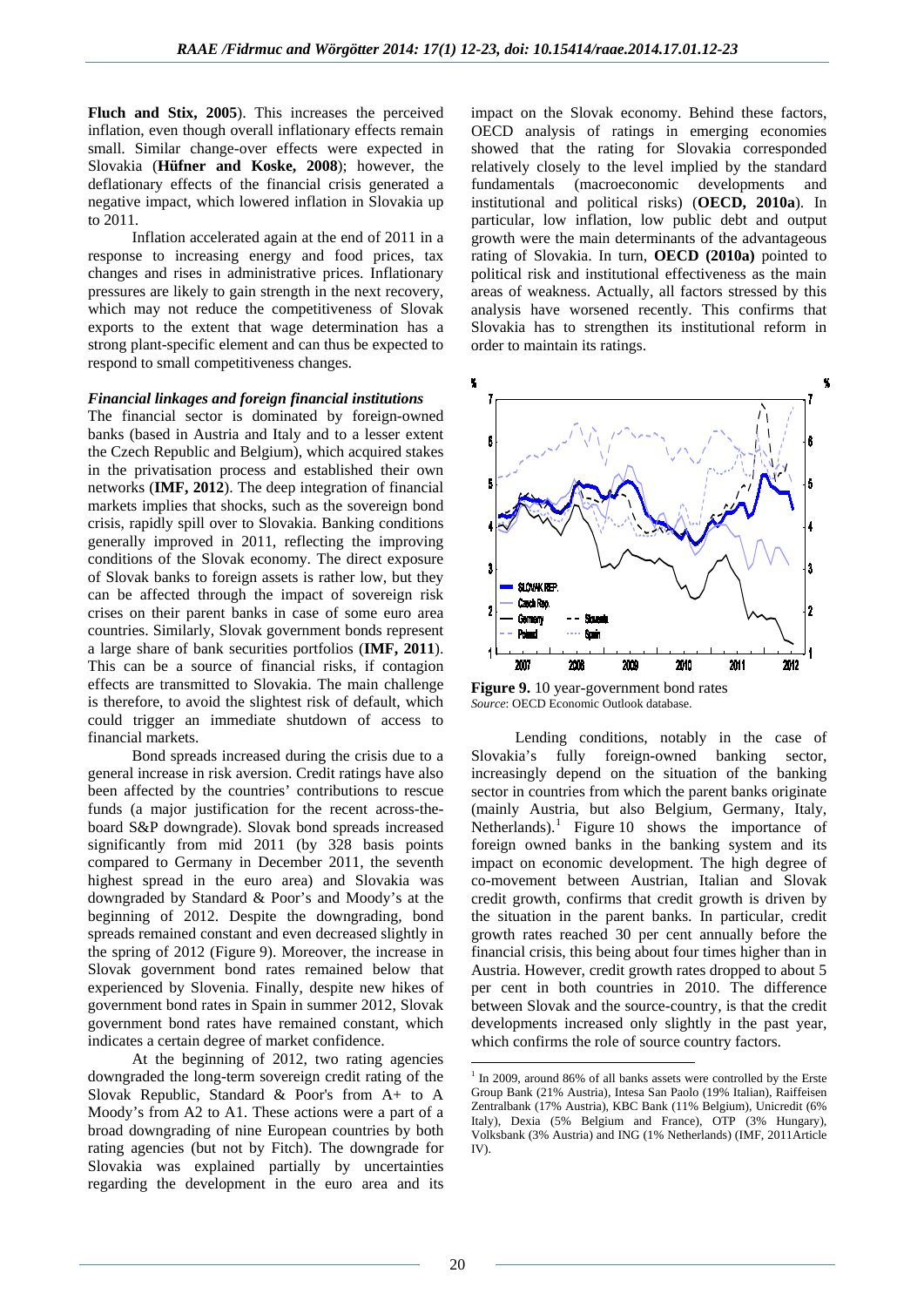Correlation analysis confirms these findings. Before the financial crisis, Slovak credit growth reported a medium degree of correlation (0.6) with the source countries (except for Italy with negative correlation). After the financial crisis, the correlation increased to 0.9 between Slovakia and Austria, while it remained largely unchanged for the other countries.



**Figure 10**. Loans to private non-monetary financial institutions Year-on-year percentage change

*Source*: OECD Economic Outlook database.

Moreover, this finding is confirmed if we estimate output elasticity of credits for individual Slovak banks. We use Bankscope data for 21 banks between 1997 and 2011 (latest available data). The sensitivity analysis look at the top 10 banks (Slovenská sporiteľňa, Všeobecná Úverová Banka, Tatra Banka, Československá obchodná banka, UniCredit Bank Slovakia, Poštová Banka, Prvá Stavebná Sporiteľňa, Prima banka Slovensko, VOLKSBANK Slovensko, and OTP Banka Slovensko) in Slovakia. We use a fixed effect model with cross-section SUR standard errors,

$$
\log(k)_t = \mu_i + \beta_1 \log(gdp_{it}^{precrisis}) + \beta_2 \log(gdp_{it}^{crisis}) + \beta_2 \log(gdp_{it}^{postcrisis}) + \varepsilon_t
$$

This relationship can also be interpreted as a long-run relationship, although we do not test for panel cointegration due to short time series. Table 2 shows that there was a strong interdependence between credits and output before the crisis, which has become insignificant since the financial crisis.

#### **CONCLUSIONS**

Domestic sources of growth are not well developed in Slovakia. Spending for innovation purposes is low and the interaction between domestic knowledge producers and the economy is weak. Regional mobility is low and regional differences in labour market performance are high. Social housing is not geared towards regions with a growing employment potential (**Findrmuc and Senaj, 2014**). Capital market financing of business start-ups is

underdeveloped. The financial sector is dominated by foreign banks. The lending of the financial sector is restricted to the local deposit base, which may become a constraint once a new growth cycle sets in. Consumption and mortgage financing are overrepresented. The green growth potential is far from fully utilised (**OECD, 2010b**).

### **Table 2. Disconnection of credit development from output in Slovakia**

(Estimated income elasticities for subperiods)

|                         | <b>All banks</b> | Top 10 banks |
|-------------------------|------------------|--------------|
| Pre-crisis (1997-2007)  | $3.119***$       | $2.944***$   |
|                         | (3.898)          | (3.017)      |
| Crisis (2008-2009)      | 1.046            | 1.598        |
|                         | (1.079)          | (1.249)      |
| Post-crisis (2010-2011) | 1.587            | 0.868        |
|                         | (0.824)          | (0.415)      |
| No of banks             | 21               | 10           |
| No of obs               | 174              | 103          |
| Adjusted $R^2$          | 0.042            | 0.106        |

Note: \*, \*\*, and \*\*\* stands for significance at the 10%, 5%, and 1% level, respectively. *t*-statistics in parentheses.

The jobless recovery in Slovakia follows the general recovery pattern after a financial crisis (**Calvo** *et al.,* **2012**). The growing risk aversion of lenders increases the ratio of the collateral value of the loan, this in turn favours capital intensive investment projects in existing enterprises. Maintaining the employment level during a financial crisis would therefore require a larger wage adjustment than what would follow from the cyclical response of wages to increasing unemployment. The consequence of reduced lending by the financial sector is a combination of wage and job restraint. This underlines the importance of a sound financial sector for the recovery from a financial crisis.

Before the financial crisis, credit growth in Slovakia was lower than in other CEECs. Despite of this, it further slowed Slovakia at the end of 2011, as the sovereign debt crisis escalated and credit standards were tightened, in particular for consumer credit and real estate mortgages. A growing segmentation of financial markets within the EMU has caused lending to closely follow the development of deposits since the financial crisis. Thus, the financial crisis reduced possible gains from financial integration, which was one of the motives for the euro membership.

**Acknowledgments:** The authors maintain the full responsibility for the content, which is not necessarily shared by the OECD Secretariat or its member countries. The authors are grateful to Caroline Klein, Robert Price, Robert Ford and Camille Amling for comments on an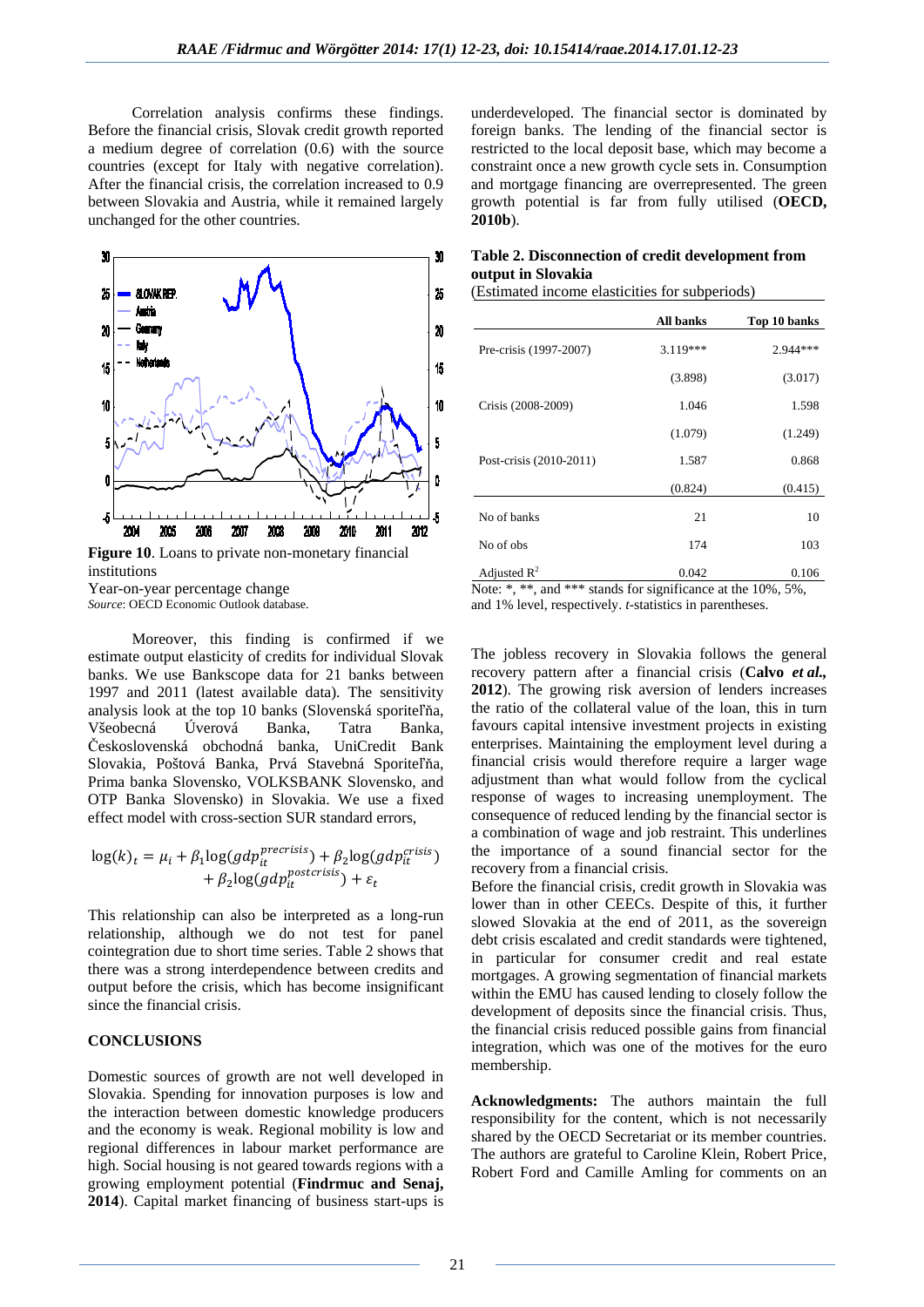earlier draft, Beatrice Guerard for statistical assistance and Josiane Gutierrez for secretarial assistance.

## **REFERENCES**

BACKÉ, P., WÓJCIK, C., (2008). Credit booms, monetary integration and the new neoclassical synthesis, *Journal of Banking and Finance* 32(3), pp. 458-470. <http://dx.doi.org/10.1016/j.jbankfin.2007.07.005>

BALDWIN, R. (2006). 'The euro's trade effects', Working Paper No. 594, ECB, Frankfurt.

BARISITZ, S. 2011. Nonperforming Loans in CESEE – What Do They Comprise? Focus on European Economic Integration No. 4, Oesterreichische Nationalbank, 46-68, [http://www.oenb.at/de/img/feei\\_2011\\_q4\\_studies\\_1\\_tcm](http://www.oenb.at/de/img/feei_2011_q4_studies_1_tcm14-241680.pdf.) [14-241680.pdf](http://www.oenb.at/de/img/feei_2011_q4_studies_1_tcm14-241680.pdf.)

BASSO, H. S., O. CALVO-GONZALES, JURGILAS, M. (2011), Financial dollarization and the role of foreign-owned banks and interest rates. *Journal of Banking and Finance* 35(4), 794-806. <http://dx.doi.org/10.1016/j.jbankfin.2010.11.018>

BECKMANN, E., FIDRMUC, J., STIX, H., (2012), Foreign Currency Loans and Loan Arrears of Households in Central and Eastern Europe. Working Paper No. 181, Oesterreichische Nationalbank, Vienna. BERKA, M., DEVEREUX, M. B., ENGEL CH. (2012), "Real Exchange Rate Adjustment in and out of the Eurozone", *American Economic Review*: Papers & Proceedings 102, (3), 179–185.

<http://dx.doi.org/10.1257/aer.102.3.179>

BRACHINGER, HANS WOLFGANG, (2008). "A new index of perceived inflation: Assumptions, method, and application to Germany," *Journal of Economic Psychology*, Elsevier, vol. 29(4), pages 433-457, August. <http://dx.doi.org/10.1016/j.joep.2008.04.004>

BRIXIOVA, Z., L. VARTIA AND A. WÖRGÖTTER, ANDREAS (2010). ["Capital flows and the boom-bust](http://ideas.repec.org/a/eee/ecosys/v34y2010i1p55-72.html)  [cycle: The case of Estonia,](http://ideas.repec.org/a/eee/ecosys/v34y2010i1p55-72.html)" *[Economic Systems](http://ideas.repec.org/s/eee/ecosys.html)*, Elsevier, vol. 34(1), 55-72, March. <http://dx.doi.org/10.1016/j.ecosys.2009.11.002>

BRIXIOVA, Z., MORGAN, M. AND WÖRGÖTTER A. (2009), "Estonia and Euro Adoption: Small Country Challenges of Joining EMU", *OECD Economics Department Working Papers*, No. 728, OECD Publishing. doi: [: 10.1787/220860037027](http://www.oecd-ilibrary.org/economics/estonia-and-euro-adoption_220860037027)

BUSSIERE, M., FIDRMUC, J. SCHNATZ, B. (2008). EU Enlargement and Trade Integration: Lessons from a Gravity Model. *Review of Development Economics* 12(3), 562-576. [http://dx.doi.org/10.1111/j.1467-](http://dx.doi.org/10.1111/j.1467-9361.2008.00472.x) [9361.2008.00472.x](http://dx.doi.org/10.1111/j.1467-9361.2008.00472.x)

CALVO, G., A., F. CORICELLI, P. OTTONELLO (2012), The Labour Market Consequences of Financial Crises with or without Inflation: Jobless and Wageless recoveries, NBER Working Paper 18480.

DE BROECK, M., MEHREZ, G., GUSCINA, A. (2012). Assessing Competitiveness Using Industry Unit Labor Costs: an Application to Slovakia, Working Papers 12/107, International Monetary Fund, [http://www.imf.org/external/pubs/ft/wp/2012/wp12107.p](http://www.imf.org/external/pubs/ft/wp/2012/wp12107.pdf) [df](http://www.imf.org/external/pubs/ft/wp/2012/wp12107.pdf)

ÉGERT, B. (2011). Catching-up and inflation in Europe: Balassa-Samuelson, Engel's Law and other culprits. *Economic Systems* 35(2), 208-229.

FABRIZIO, ST., IGAN D. AND MODY A. (2007), The Dynamics of Product Quality and International Competitiveness, Working Paper 07/97, International Monetary Fund,

[http://www.imf.org/external/pubs/ft/wp/2007/wp0797.pd](http://www.imf.org/external/pubs/ft/wp/2007/wp0797.pdf) [f](http://www.imf.org/external/pubs/ft/wp/2007/wp0797.pdf)

FIDRMUC, J., HAINZ, C. (2010). Default rates in the loan market for SMEs: Evidence from Slovakia. *Economic Systems* 34 (2), 133-147. <http://dx.doi.org/10.1016/j.ecosys.2009.10.002>

FIDRMUC, J., SENAJ, M. (2014). Income, Schooling and Housing Wealth during Economic Reforms, *Czech Journal of Economics and Finance*/ Finance a úvěr 64 (2), 160-176.

FLUCH, M., STIX, H. (2005): Perceived Inflation in Austria – Extent, Explanations, Effects. In: Monetary Policy & the Economy, Q3/05, pp. 22–47. Vienna: Oesterreichische Nationalbank. [http://www.oenb.at/en/img/mop\\_2005\\_q3\\_analysis2\\_tc](http://www.oenb.at/en/img/mop_2005_q3_analysis2_tcm16-34757.pdf.)

[m16-34757.pdf](http://www.oenb.at/en/img/mop_2005_q3_analysis2_tcm16-34757.pdf.)

FRANKEL, J., ROSE, A. (2002). An estimate of the effect of common currencies on trade and income. *Quarterly Journal of Economics*, 117, 437-466. <http://dx.doi.org/10.1162/003355302753650292>

HÜFNER, F. AND KOSKE, I. (2008). The Euro Changeover in the Slovak Republic: Implications for Inflation and Interest Rates, OECD Economics Department Working Papers, No. 632, OECD Publishing. doi: [10.1787/240631807010](http://www.oecd-ilibrary.org/economics/the-euro-changeover-in-the-slovak-republic_240631807010)

IMF (2011). Slovak Republic: 2011. Article IV Consultation—Staff Report; Informational Annex; and Public Information Notice on the Executive Board Discussion, Country Report No. 11/122, IMF Washington,

[http://www.imf.org/external/pubs/ft/scr/2011/cr11122.pd](http://www.imf.org/external/pubs/ft/scr/2011/cr11122.pdf) [f](http://www.imf.org/external/pubs/ft/scr/2011/cr11122.pdf)

IMF (2012). Slovak Republic: 2012 Article IV Consultation—Staff Report;

[http://www.imf.org/external/pubs/ft/scr/2012/cr12178.pd](http://www.imf.org/external/pubs/ft/scr/2012/cr12178.pdf) [f](http://www.imf.org/external/pubs/ft/scr/2012/cr12178.pdf)

KAPOUNEK, S., POMĚNKOVÁ, J. (2013). The endogeneity of optimum currency area criteria in the context of financial crisis: Evidence from the timefrequency domain analysis. Agricultural Economics/Zemědelská ekonomika 59, (9), 389-395.

KOSKE, I. (2009), "Achieving Fiscal Flexibility and Safeguarding Sustainability: The Case of Slovakia", *OECD Economics Department Working Papers*, No. 681, OECD Publishing. doi[: 10.1787/226231818862](http://www.oecd-ilibrary.org/economics/achieving-fiscal-flexibility-and-safeguarding-sustainability_226231818862)

KRUGMAN, P. (1993). Lessons of Massachusetts for EMU, In: Torres, F., Giavazzi, F. (Eds): Adjustment and Growth in the European Monetary Union, Cambridge: Cambridge University Press.

LEVY YEYATI, E. (2006), Financial dollarization: Evaluating the consequences. *Economic Policy* 21(45), 61–118.